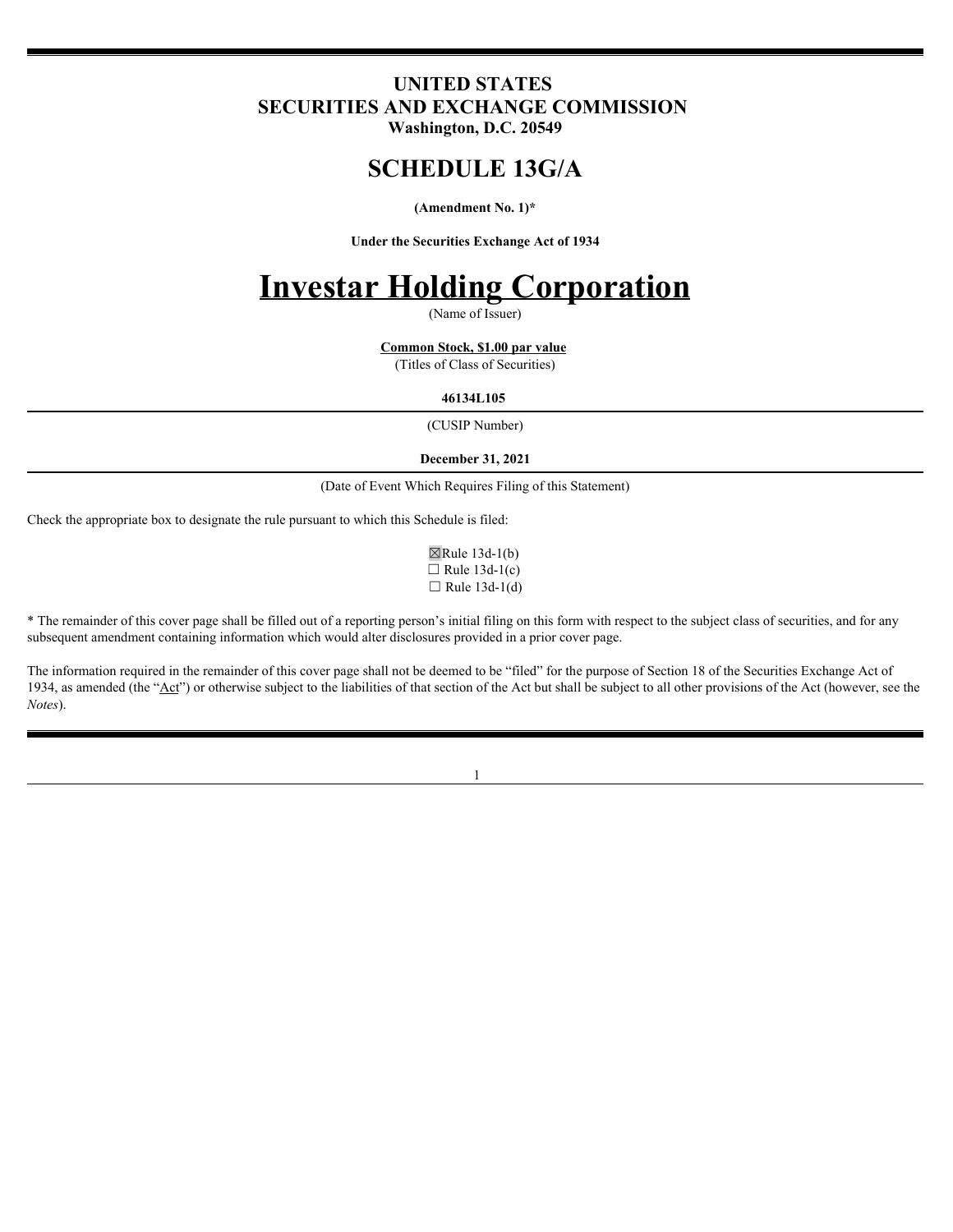|          | <b>CUSIP No. 46134L105</b>                                                             |                                      |         | 13G/A                                                        | Page 2 of 11 |  |  |  |
|----------|----------------------------------------------------------------------------------------|--------------------------------------|---------|--------------------------------------------------------------|--------------|--|--|--|
|          |                                                                                        |                                      |         |                                                              |              |  |  |  |
|          | NAME OF REPORTING PERSON                                                               |                                      |         |                                                              |              |  |  |  |
| 2        | Fourthstone LLC                                                                        |                                      |         | CHECK THE APPROPRIATE BOX IF A MEMBER OF A GROUP             |              |  |  |  |
|          |                                                                                        |                                      |         |                                                              |              |  |  |  |
|          | (a) $\Box$                                                                             |                                      |         |                                                              |              |  |  |  |
|          | (b) $\Box$                                                                             |                                      |         |                                                              |              |  |  |  |
| 3        | <b>SEC USE ONLY</b>                                                                    |                                      |         |                                                              |              |  |  |  |
|          |                                                                                        | CITIZENSHIP OR PLACE OF ORGANIZATION |         |                                                              |              |  |  |  |
| 4        | Missouri                                                                               |                                      |         |                                                              |              |  |  |  |
|          |                                                                                        | 5                                    |         | <b>SOLE VOTING POWER</b>                                     |              |  |  |  |
|          |                                                                                        |                                      |         |                                                              |              |  |  |  |
|          | NUMBER OF                                                                              |                                      | $-0-$   |                                                              |              |  |  |  |
|          | <b>SHARES</b><br><b>BENEFICIALLY</b>                                                   | 6                                    |         | <b>SHARED VOTING POWER</b>                                   |              |  |  |  |
|          | <b>OWNED BY</b>                                                                        |                                      | 806,964 |                                                              |              |  |  |  |
|          | <b>EACH</b>                                                                            | $\tau$                               |         | <b>SOLE DISPOSITIVE POWER</b>                                |              |  |  |  |
|          | <b>REPORTING</b>                                                                       |                                      |         |                                                              |              |  |  |  |
|          | <b>PERSON</b>                                                                          |                                      | $-0-$   |                                                              |              |  |  |  |
|          | WITH:                                                                                  | 8                                    |         | <b>SHARED DISPOSITIVE POWER</b>                              |              |  |  |  |
|          |                                                                                        |                                      | 806,964 |                                                              |              |  |  |  |
| 9        |                                                                                        |                                      |         | AGGREGATE AMOUNT BENEFICIALLY OWNED BY EACH REPORTING PERSON |              |  |  |  |
|          |                                                                                        |                                      |         |                                                              |              |  |  |  |
|          | 806,964<br>CHECK BOX IF THE AGGREGATE AMOUNT IN ROW (9) EXCLUDES CERTAIN SHARES $\Box$ |                                      |         |                                                              |              |  |  |  |
| 10<br>11 |                                                                                        |                                      |         | PERCENT OF CLASS REPRESENTED BY AMOUNT IN ROW 9              |              |  |  |  |
|          |                                                                                        |                                      |         |                                                              |              |  |  |  |
|          | $7.80\%$ (1)                                                                           |                                      |         |                                                              |              |  |  |  |
| 12       |                                                                                        | <b>TYPE OF REPORTING PERSON</b>      |         |                                                              |              |  |  |  |
|          |                                                                                        |                                      |         |                                                              |              |  |  |  |
|          | IA                                                                                     |                                      |         |                                                              |              |  |  |  |

(1) Based on 10,343,494 shares of Common Stock (as defined below) of the Issuer (as defined below) outstanding as of November 1, 2021, based on the Issuer's 10-Q filed with the Securities and Exchange Commission on November 3, 2021. Fourthstone LLC acquired the Issuer's shares in the ordinary course of business as a registered investment adviser and not with the purpose nor with the effect of influencing the control of the Issuer.

|  | v |   |   |  |
|--|---|---|---|--|
|  |   |   | I |  |
|  |   | I |   |  |
|  |   |   |   |  |
|  |   |   |   |  |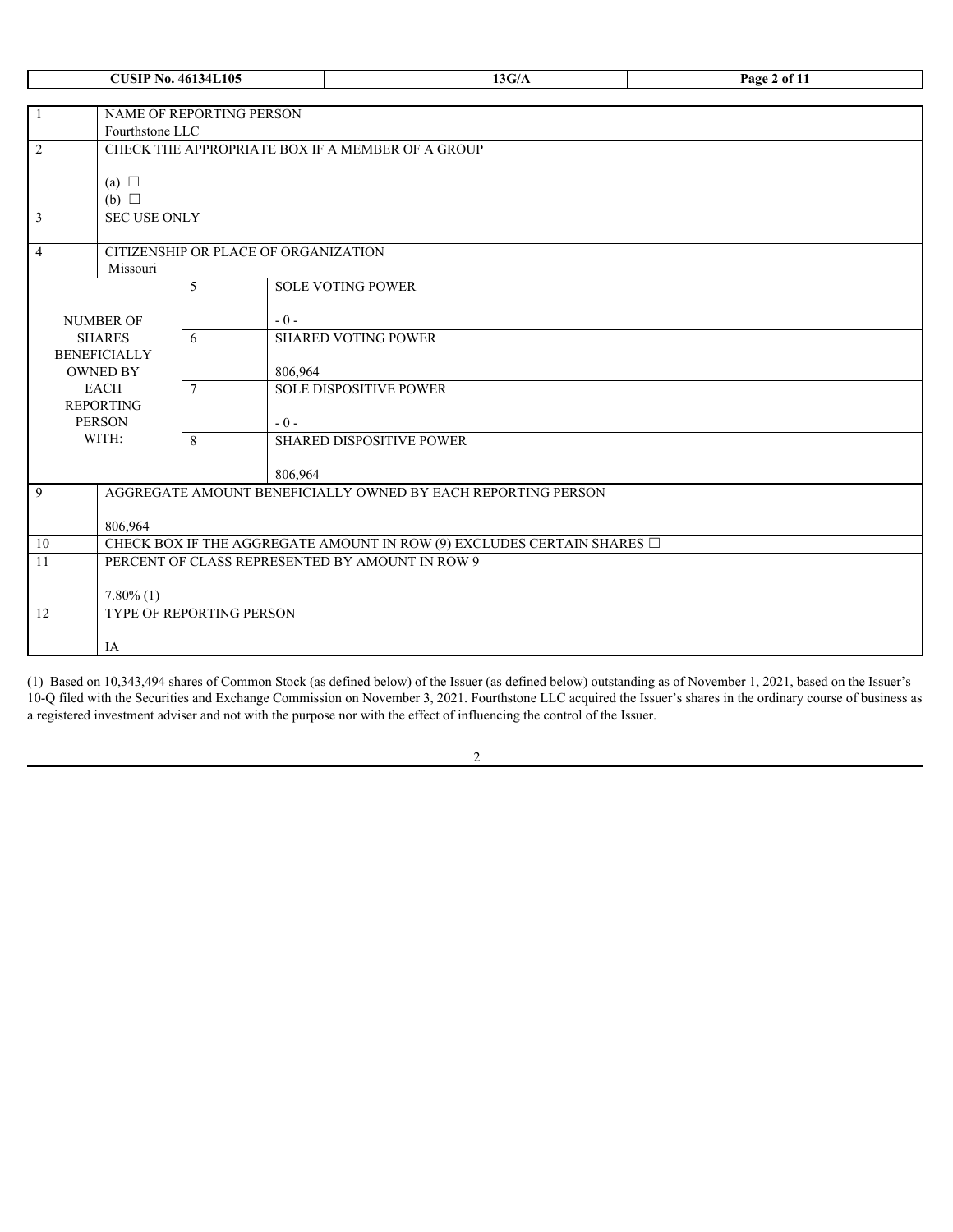| <b>CUSIP No. 46134L105</b> |                                                                     |                                      |         | 13G/A                                                                       | Page 3 of 11 |  |  |  |
|----------------------------|---------------------------------------------------------------------|--------------------------------------|---------|-----------------------------------------------------------------------------|--------------|--|--|--|
|                            |                                                                     |                                      |         |                                                                             |              |  |  |  |
|                            | NAME OF REPORTING PERSON<br>Fourthstone Master Opportunity Fund Ltd |                                      |         |                                                                             |              |  |  |  |
| 2                          |                                                                     |                                      |         | CHECK THE APPROPRIATE BOX IF A MEMBER OF A GROUP                            |              |  |  |  |
|                            |                                                                     |                                      |         |                                                                             |              |  |  |  |
|                            | (a) $\Box$                                                          |                                      |         |                                                                             |              |  |  |  |
|                            | (b) $\Box$                                                          |                                      |         |                                                                             |              |  |  |  |
| $\overline{3}$             | <b>SEC USE ONLY</b>                                                 |                                      |         |                                                                             |              |  |  |  |
|                            |                                                                     |                                      |         |                                                                             |              |  |  |  |
| $\overline{4}$             | Cayman Islands                                                      | CITIZENSHIP OR PLACE OF ORGANIZATION |         |                                                                             |              |  |  |  |
|                            |                                                                     | 5                                    |         | <b>SOLE VOTING POWER</b>                                                    |              |  |  |  |
|                            |                                                                     |                                      |         |                                                                             |              |  |  |  |
|                            | NUMBER OF                                                           |                                      | $-0-$   |                                                                             |              |  |  |  |
|                            | <b>SHARES</b>                                                       | 6                                    |         | <b>SHARED VOTING POWER</b>                                                  |              |  |  |  |
|                            | <b>BENEFICIALLY</b><br><b>OWNED BY</b>                              |                                      | 524,855 |                                                                             |              |  |  |  |
|                            | <b>EACH</b>                                                         | $\tau$                               |         | <b>SOLE DISPOSITIVE POWER</b>                                               |              |  |  |  |
|                            | <b>REPORTING</b>                                                    |                                      |         |                                                                             |              |  |  |  |
|                            | <b>PERSON</b>                                                       |                                      | $-0-$   |                                                                             |              |  |  |  |
|                            | WITH:                                                               | 8                                    |         | <b>SHARED DISPOSITIVE POWER</b>                                             |              |  |  |  |
|                            |                                                                     |                                      | 524,855 |                                                                             |              |  |  |  |
| 9                          |                                                                     |                                      |         | AGGREGATE AMOUNT BENEFICIALLY OWNED BY EACH REPORTING PERSON                |              |  |  |  |
|                            |                                                                     |                                      |         |                                                                             |              |  |  |  |
|                            | 524,855                                                             |                                      |         |                                                                             |              |  |  |  |
| 10                         |                                                                     |                                      |         | CHECK BOX IF THE AGGREGATE AMOUNT IN ROW (9) EXCLUDES CERTAIN SHARES $\Box$ |              |  |  |  |
| $11\,$                     |                                                                     |                                      |         | PERCENT OF CLASS REPRESENTED BY AMOUNT IN ROW 9                             |              |  |  |  |
|                            | $5.00\%$ (2)                                                        |                                      |         |                                                                             |              |  |  |  |
| 12                         |                                                                     | TYPE OF REPORTING PERSON             |         |                                                                             |              |  |  |  |
|                            |                                                                     |                                      |         |                                                                             |              |  |  |  |
|                            | O <sub>O</sub>                                                      |                                      |         |                                                                             |              |  |  |  |

(2) Based on 10,343,494 shares of Common Stock (as defined below) of the Issuer (as defined below) outstanding as of November 1, 2021, based on the Issuer's 10-Q filed with the Securities and Exchange Commission on November 3, 2021.

| ٠<br>I                 |
|------------------------|
| ٦                      |
| I<br>I<br>I<br>×<br>۰. |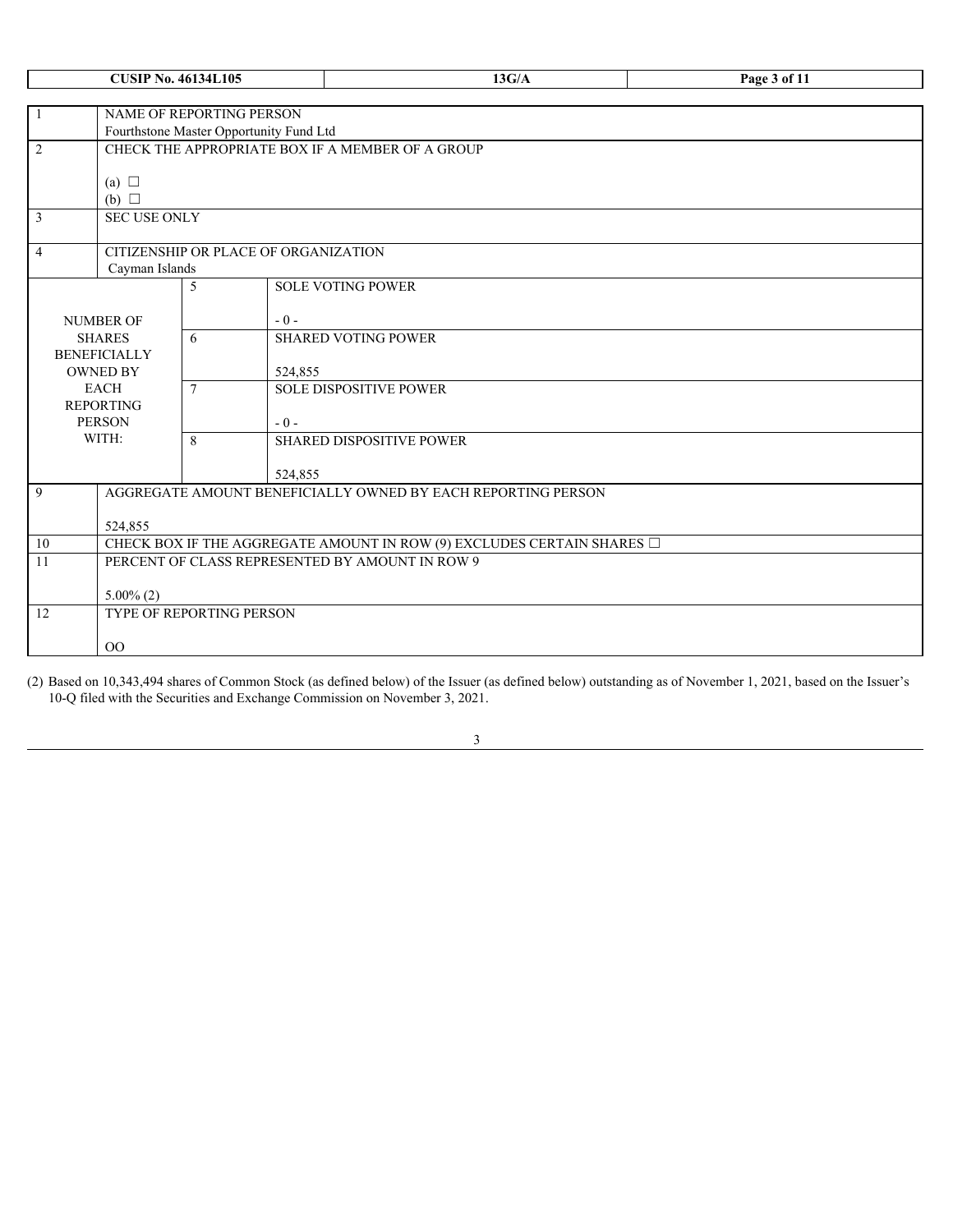| <b>CUSIP No. 46134L105</b> |                                                                                        |                                      |         | 13G/A                                           | Page 4 of 11 |  |  |  |
|----------------------------|----------------------------------------------------------------------------------------|--------------------------------------|---------|-------------------------------------------------|--------------|--|--|--|
|                            |                                                                                        |                                      |         |                                                 |              |  |  |  |
|                            | NAME OF REPORTING PERSON                                                               |                                      |         |                                                 |              |  |  |  |
| 2                          | Fourthstone GP LLC<br>CHECK THE APPROPRIATE BOX IF A MEMBER OF A GROUP                 |                                      |         |                                                 |              |  |  |  |
|                            |                                                                                        |                                      |         |                                                 |              |  |  |  |
|                            | (a) $\Box$                                                                             |                                      |         |                                                 |              |  |  |  |
|                            | (b) $\Box$                                                                             |                                      |         |                                                 |              |  |  |  |
| $\overline{3}$             | <b>SEC USE ONLY</b>                                                                    |                                      |         |                                                 |              |  |  |  |
| $\overline{4}$             |                                                                                        | CITIZENSHIP OR PLACE OF ORGANIZATION |         |                                                 |              |  |  |  |
|                            | Missouri                                                                               |                                      |         |                                                 |              |  |  |  |
|                            |                                                                                        | 5                                    |         | <b>SOLE VOTING POWER</b>                        |              |  |  |  |
|                            |                                                                                        |                                      |         |                                                 |              |  |  |  |
|                            | <b>NUMBER OF</b>                                                                       |                                      | $-0-$   |                                                 |              |  |  |  |
|                            | <b>SHARES</b><br><b>BENEFICIALLY</b>                                                   | 6                                    |         | <b>SHARED VOTING POWER</b>                      |              |  |  |  |
|                            | <b>OWNED BY</b>                                                                        |                                      | 255,009 |                                                 |              |  |  |  |
|                            | <b>EACH</b>                                                                            | $\tau$                               |         | <b>SOLE DISPOSITIVE POWER</b>                   |              |  |  |  |
|                            | <b>REPORTING</b>                                                                       |                                      |         |                                                 |              |  |  |  |
|                            | <b>PERSON</b>                                                                          |                                      | $-0-$   |                                                 |              |  |  |  |
|                            | WITH:                                                                                  | 8                                    |         | SHARED DISPOSITIVE POWER                        |              |  |  |  |
|                            |                                                                                        |                                      | 255,009 |                                                 |              |  |  |  |
| 9                          | AGGREGATE AMOUNT BENEFICIALLY OWNED BY EACH REPORTING PERSON                           |                                      |         |                                                 |              |  |  |  |
|                            |                                                                                        |                                      |         |                                                 |              |  |  |  |
|                            | 255,009<br>CHECK BOX IF THE AGGREGATE AMOUNT IN ROW (9) EXCLUDES CERTAIN SHARES $\Box$ |                                      |         |                                                 |              |  |  |  |
| 10<br>11                   |                                                                                        |                                      |         | PERCENT OF CLASS REPRESENTED BY AMOUNT IN ROW 9 |              |  |  |  |
|                            |                                                                                        |                                      |         |                                                 |              |  |  |  |
|                            | $2.46\%$ (3)                                                                           |                                      |         |                                                 |              |  |  |  |
| $12 \,$                    |                                                                                        | TYPE OF REPORTING PERSON             |         |                                                 |              |  |  |  |
|                            |                                                                                        |                                      |         |                                                 |              |  |  |  |
|                            | O <sub>O</sub>                                                                         |                                      |         |                                                 |              |  |  |  |

(3) Based on 10,343,494 shares of Common Stock (as defined below) of the Issuer (as defined below) outstanding as of November 1, 2021, based on the Issuer's 10-Q filed with the Securities and Exchange Commission on November 3, 2021. Fourthstone GP LLC is the general partner of and may be deemed to beneficially own securities owned by Fourthstone QP Opportunity Fund LP and Fourthstone Small-Cap Financials Fund LP.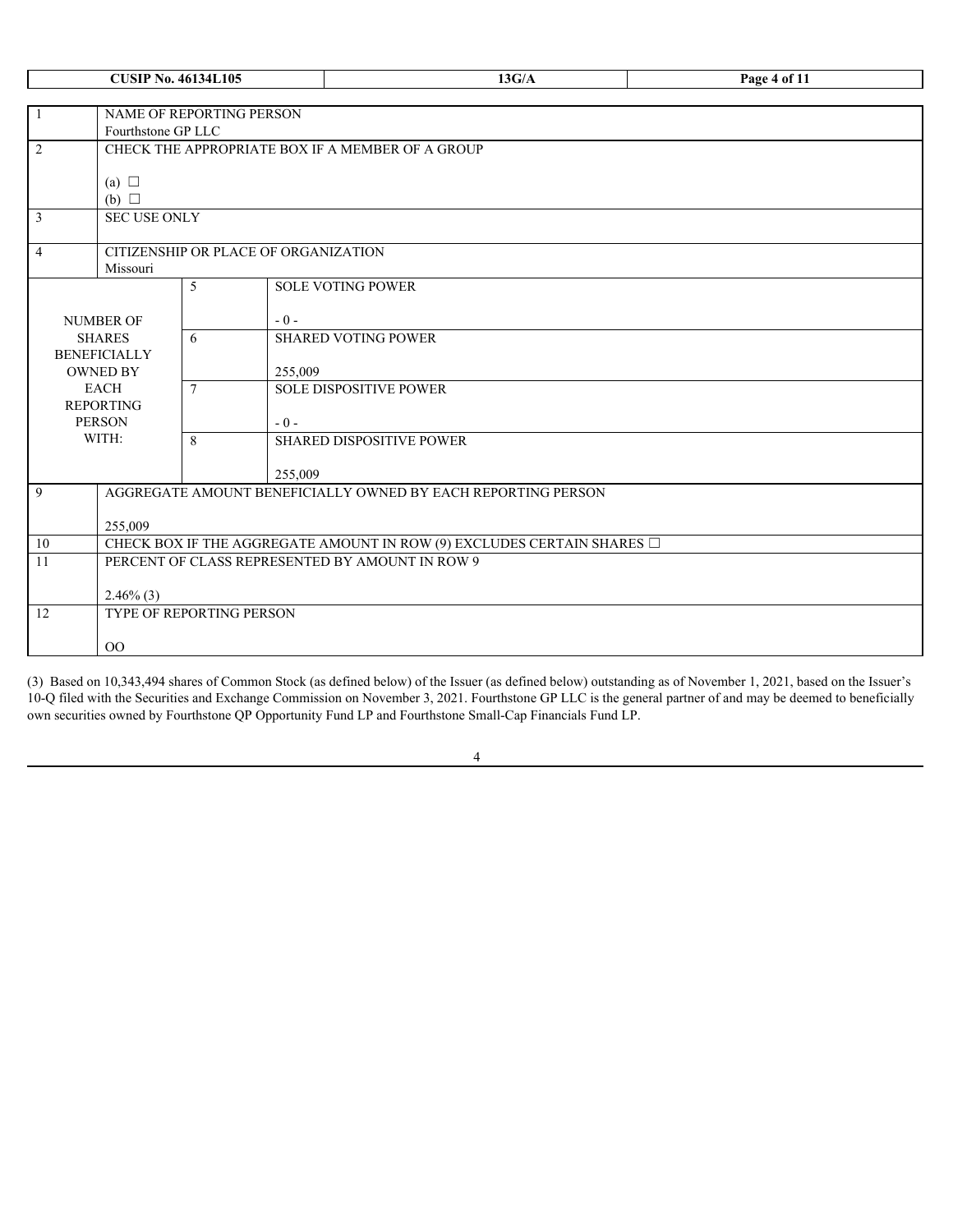| <b>CUSIP No. 46134L105</b> |                                                                                        |                                      |         | 13G/A                                                                       | Page 5 of 11 |  |  |
|----------------------------|----------------------------------------------------------------------------------------|--------------------------------------|---------|-----------------------------------------------------------------------------|--------------|--|--|
|                            |                                                                                        |                                      |         |                                                                             |              |  |  |
|                            | NAME OF REPORTING PERSON                                                               |                                      |         |                                                                             |              |  |  |
| 2                          | Fourthstone QP Opportunity Fund LP<br>CHECK THE APPROPRIATE BOX IF A MEMBER OF A GROUP |                                      |         |                                                                             |              |  |  |
|                            |                                                                                        |                                      |         |                                                                             |              |  |  |
|                            | (a) $\Box$                                                                             |                                      |         |                                                                             |              |  |  |
|                            | $(b)$ $\square$                                                                        |                                      |         |                                                                             |              |  |  |
| 3                          | <b>SEC USE ONLY</b>                                                                    |                                      |         |                                                                             |              |  |  |
| $\overline{4}$             |                                                                                        | CITIZENSHIP OR PLACE OF ORGANIZATION |         |                                                                             |              |  |  |
|                            | Delaware                                                                               |                                      |         |                                                                             |              |  |  |
|                            |                                                                                        | 5                                    |         | <b>SOLE VOTING POWER</b>                                                    |              |  |  |
|                            | <b>NUMBER OF</b>                                                                       |                                      | $-0-$   |                                                                             |              |  |  |
|                            | <b>SHARES</b>                                                                          | 6                                    |         | <b>SHARED VOTING POWER</b>                                                  |              |  |  |
|                            | <b>BENEFICIALLY</b>                                                                    |                                      |         |                                                                             |              |  |  |
|                            | <b>OWNED BY</b>                                                                        |                                      | 229,666 |                                                                             |              |  |  |
|                            | <b>EACH</b><br><b>REPORTING</b>                                                        | $\tau$                               |         | <b>SOLE DISPOSITIVE POWER</b>                                               |              |  |  |
|                            | <b>PERSON</b>                                                                          |                                      | $-0-$   |                                                                             |              |  |  |
|                            | WITH:                                                                                  | 8                                    |         | SHARED DISPOSITIVE POWER                                                    |              |  |  |
|                            |                                                                                        |                                      |         |                                                                             |              |  |  |
|                            |                                                                                        |                                      | 229,666 |                                                                             |              |  |  |
| 9                          | AGGREGATE AMOUNT BENEFICIALLY OWNED BY EACH REPORTING PERSON                           |                                      |         |                                                                             |              |  |  |
|                            | 229,666                                                                                |                                      |         |                                                                             |              |  |  |
| $10\,$                     |                                                                                        |                                      |         | CHECK BOX IF THE AGGREGATE AMOUNT IN ROW (9) EXCLUDES CERTAIN SHARES $\Box$ |              |  |  |
| $11\,$                     |                                                                                        |                                      |         | PERCENT OF CLASS REPRESENTED BY AMOUNT IN ROW 9                             |              |  |  |
|                            | $2.22\%$ (4)                                                                           |                                      |         |                                                                             |              |  |  |
| 12                         |                                                                                        | TYPE OF REPORTING PERSON             |         |                                                                             |              |  |  |
|                            |                                                                                        |                                      |         |                                                                             |              |  |  |
|                            | PN                                                                                     |                                      |         |                                                                             |              |  |  |

(4) Based on 10,343,494 shares of Common Stock (as defined below) of the Issuer (as defined below) outstanding as of November 1, 2021, based on the Issuer's 10-Q filed with the Securities and Exchange Commission on November 3, 2021.

| I<br>I<br>i<br>v |
|------------------|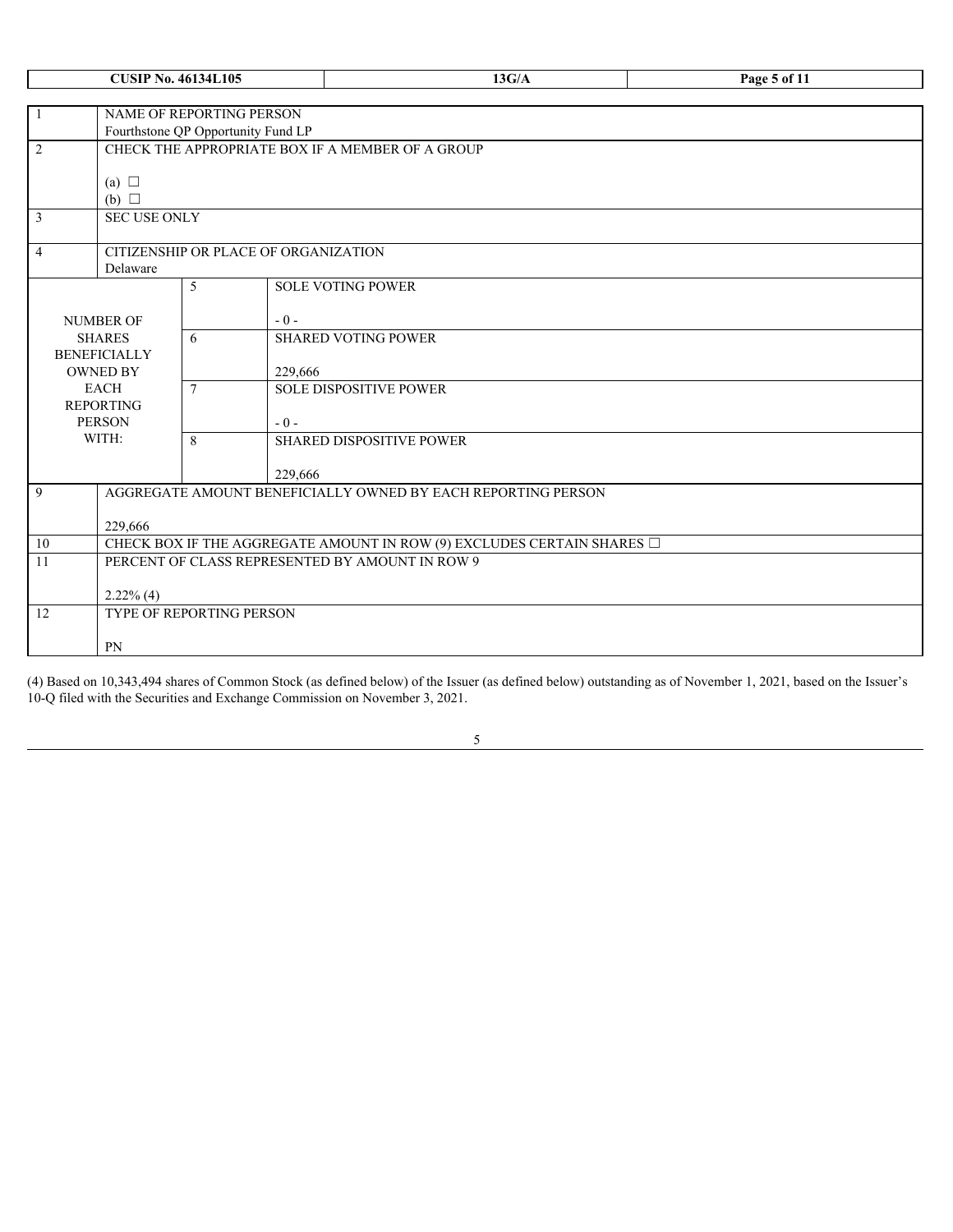|                | <b>CUSIP No. 46134L105</b>                                                                   |                          | 13G/A                                                                       |  | Page 6 of 11 |  |  |  |
|----------------|----------------------------------------------------------------------------------------------|--------------------------|-----------------------------------------------------------------------------|--|--------------|--|--|--|
|                |                                                                                              |                          |                                                                             |  |              |  |  |  |
|                | NAME OF REPORTING PERSON                                                                     |                          |                                                                             |  |              |  |  |  |
|                | Fourthstone Small-Cap Financials Fund LP<br>CHECK THE APPROPRIATE BOX IF A MEMBER OF A GROUP |                          |                                                                             |  |              |  |  |  |
| 2              |                                                                                              |                          |                                                                             |  |              |  |  |  |
|                | (c) $\Box$                                                                                   |                          |                                                                             |  |              |  |  |  |
|                | (d) $\Box$                                                                                   |                          |                                                                             |  |              |  |  |  |
| $\overline{3}$ | SEC USE ONLY                                                                                 |                          |                                                                             |  |              |  |  |  |
|                |                                                                                              |                          |                                                                             |  |              |  |  |  |
| $\overline{4}$ | Delaware                                                                                     |                          | CITIZENSHIP OR PLACE OF ORGANIZATION                                        |  |              |  |  |  |
|                |                                                                                              | 5                        | <b>SOLE VOTING POWER</b>                                                    |  |              |  |  |  |
|                |                                                                                              |                          |                                                                             |  |              |  |  |  |
|                | <b>NUMBER OF</b>                                                                             |                          | $-0-$                                                                       |  |              |  |  |  |
|                | <b>SHARES</b>                                                                                | 6                        | <b>SHARED VOTING POWER</b>                                                  |  |              |  |  |  |
|                | <b>BENEFICIALLY</b><br><b>OWNED BY</b>                                                       |                          | 25,343                                                                      |  |              |  |  |  |
|                | <b>EACH</b>                                                                                  | $\tau$                   | <b>SOLE DISPOSITIVE POWER</b>                                               |  |              |  |  |  |
|                | <b>REPORTING</b>                                                                             |                          |                                                                             |  |              |  |  |  |
| <b>PERSON</b>  |                                                                                              |                          | $-0-$                                                                       |  |              |  |  |  |
|                | WITH:                                                                                        | 8                        | <b>SHARED DISPOSITIVE POWER</b>                                             |  |              |  |  |  |
|                |                                                                                              |                          | 25,343                                                                      |  |              |  |  |  |
| 9              |                                                                                              |                          | AGGREGATE AMOUNT BENEFICIALLY OWNED BY EACH REPORTING PERSON                |  |              |  |  |  |
|                |                                                                                              |                          |                                                                             |  |              |  |  |  |
|                | 25,343                                                                                       |                          |                                                                             |  |              |  |  |  |
| $10\,$         |                                                                                              |                          | CHECK BOX IF THE AGGREGATE AMOUNT IN ROW (9) EXCLUDES CERTAIN SHARES $\Box$ |  |              |  |  |  |
| 11             |                                                                                              |                          | PERCENT OF CLASS REPRESENTED BY AMOUNT IN ROW 9                             |  |              |  |  |  |
|                | $0.20\%$ (5)                                                                                 |                          |                                                                             |  |              |  |  |  |
| 12             |                                                                                              | TYPE OF REPORTING PERSON |                                                                             |  |              |  |  |  |
|                |                                                                                              |                          |                                                                             |  |              |  |  |  |
|                | PN                                                                                           |                          |                                                                             |  |              |  |  |  |

(5) Based on 10,343,494 shares of Common Stock (as defined below) of the Issuer (as defined below) outstanding as of November 1, 2021, based on the Issuer's 10-Q filed with the Securities and Exchange Commission on November 3, 2021.

|        |   | ٠       |   |  |
|--------|---|---------|---|--|
|        | i |         |   |  |
| ć<br>× |   | ٦<br>۰, | ۹ |  |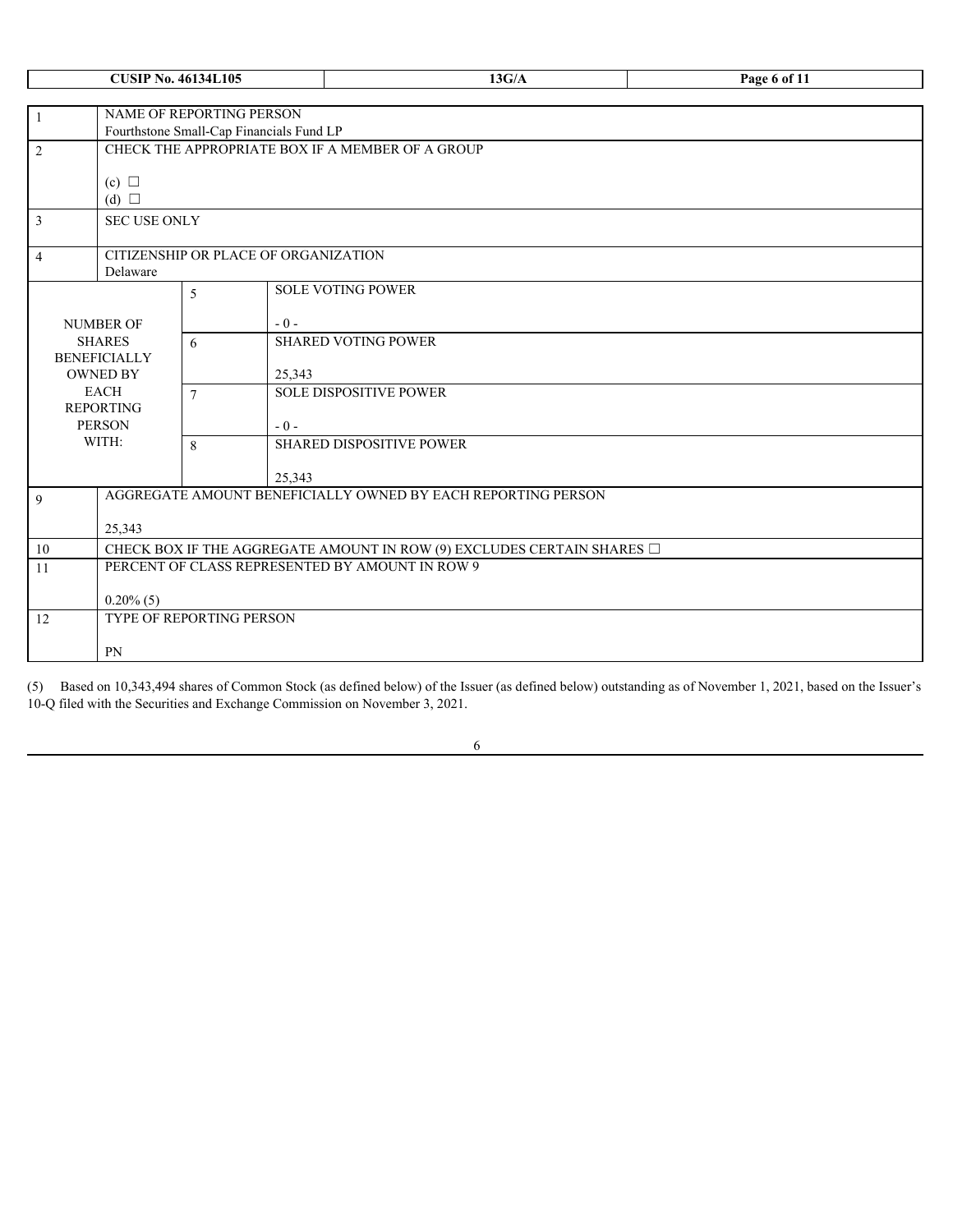|                 | <b>CUSIP No. 46134L105</b>                                               |                                      |         | 13G/A                                                                       | Page 7 of 11 |  |  |  |
|-----------------|--------------------------------------------------------------------------|--------------------------------------|---------|-----------------------------------------------------------------------------|--------------|--|--|--|
|                 |                                                                          |                                      |         |                                                                             |              |  |  |  |
|                 | NAME OF REPORTING PERSON                                                 |                                      |         |                                                                             |              |  |  |  |
| $\overline{2}$  | L. Phillip Stone, IV<br>CHECK THE APPROPRIATE BOX IF A MEMBER OF A GROUP |                                      |         |                                                                             |              |  |  |  |
|                 |                                                                          |                                      |         |                                                                             |              |  |  |  |
|                 | (a) $\Box$                                                               |                                      |         |                                                                             |              |  |  |  |
|                 | (b) $\Box$                                                               |                                      |         |                                                                             |              |  |  |  |
| $\overline{3}$  | <b>SEC USE ONLY</b>                                                      |                                      |         |                                                                             |              |  |  |  |
|                 |                                                                          |                                      |         |                                                                             |              |  |  |  |
| $\overline{4}$  | U.S.A.                                                                   | CITIZENSHIP OR PLACE OF ORGANIZATION |         |                                                                             |              |  |  |  |
|                 |                                                                          | 5                                    |         | <b>SOLE VOTING POWER</b>                                                    |              |  |  |  |
|                 |                                                                          |                                      |         |                                                                             |              |  |  |  |
|                 | <b>NUMBER OF</b>                                                         |                                      | $-0-$   |                                                                             |              |  |  |  |
|                 | <b>SHARES</b>                                                            | 6                                    |         | <b>SHARED VOTING POWER</b>                                                  |              |  |  |  |
|                 | <b>BENEFICIALLY</b><br><b>OWNED BY</b>                                   |                                      | 806,964 |                                                                             |              |  |  |  |
|                 | <b>EACH</b>                                                              | $\tau$                               |         | <b>SOLE DISPOSITIVE POWER</b>                                               |              |  |  |  |
|                 | <b>REPORTING</b>                                                         |                                      |         |                                                                             |              |  |  |  |
|                 | <b>PERSON</b>                                                            |                                      | $-0-$   |                                                                             |              |  |  |  |
|                 | WITH:                                                                    | 8                                    |         | SHARED DISPOSITIVE POWER                                                    |              |  |  |  |
|                 |                                                                          |                                      | 806,964 |                                                                             |              |  |  |  |
| 9               |                                                                          |                                      |         | AGGREGATE AMOUNT BENEFICIALLY OWNED BY EACH REPORTING PERSON                |              |  |  |  |
|                 |                                                                          |                                      |         |                                                                             |              |  |  |  |
|                 | 806,964                                                                  |                                      |         |                                                                             |              |  |  |  |
| 10              |                                                                          |                                      |         | CHECK BOX IF THE AGGREGATE AMOUNT IN ROW (9) EXCLUDES CERTAIN SHARES $\Box$ |              |  |  |  |
| $\overline{11}$ |                                                                          |                                      |         | PERCENT OF CLASS REPRESENTED BY AMOUNT IN ROW 9                             |              |  |  |  |
|                 | $7.80\%$ (6)                                                             |                                      |         |                                                                             |              |  |  |  |
| 12              |                                                                          | TYPE OF REPORTING PERSON             |         |                                                                             |              |  |  |  |
|                 |                                                                          |                                      |         |                                                                             |              |  |  |  |
|                 | $\ensuremath{\text{IN}}$                                                 |                                      |         |                                                                             |              |  |  |  |

(6) Based on 10,343,494 shares of Common Stock (as defined below) of the Issuer (as defined below) outstanding as of November 1, 2021, based on the Issuer's 10-Q filed with the Securities and Exchange Commission on November 3, 2021. L. Phillip Stone, IV, is the Managing Member of Fourthstone LLC and Fourthstone GP and may be deemed to beneficially own securities owned by Fourthstone.

| ۰. |  |  |
|----|--|--|
|    |  |  |
|    |  |  |
|    |  |  |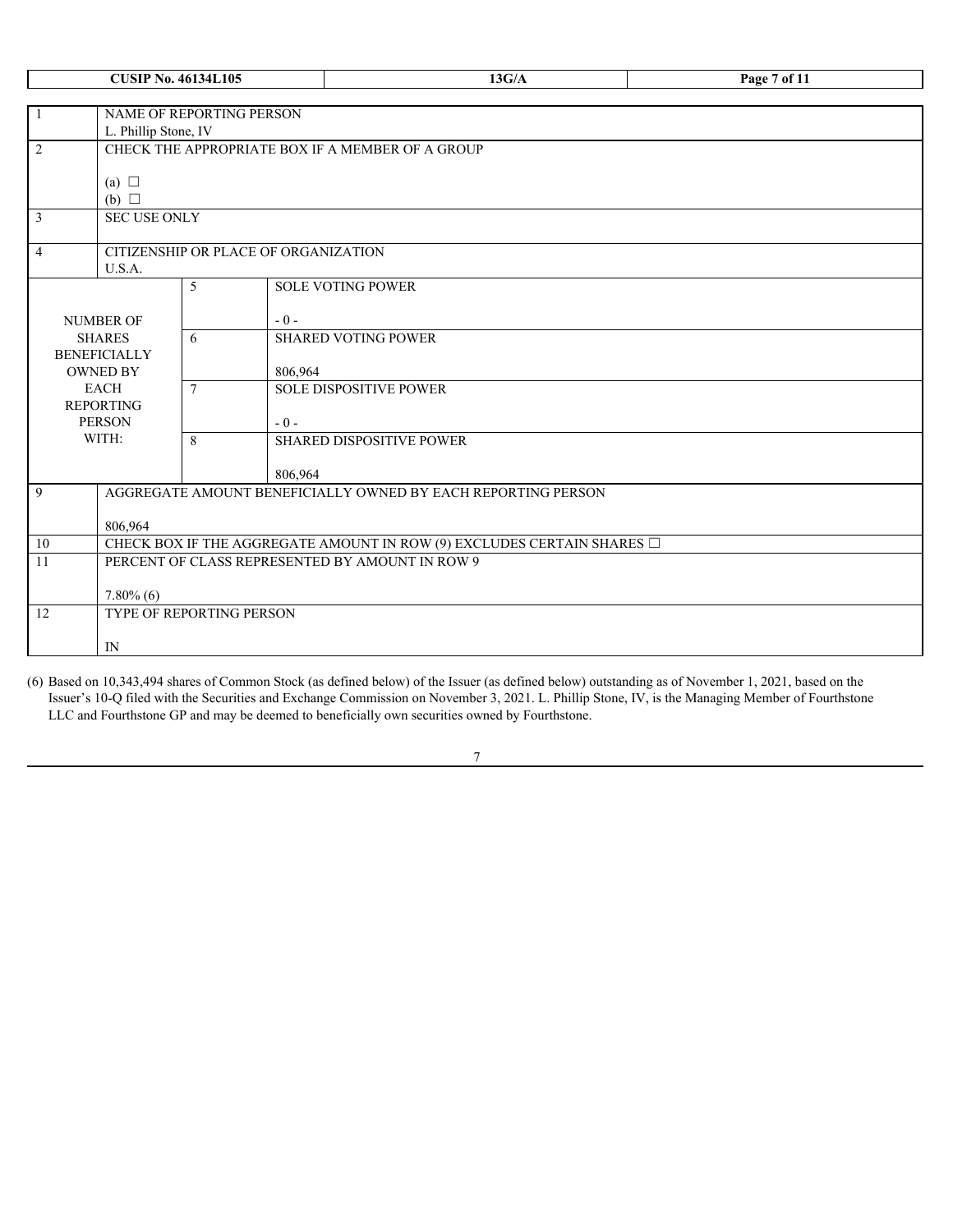|               | <b>CUSIP No. 46134L105</b>                                   | 13G/A                                                                                                                                                                                                                                                                                                                                                                                                                                                                                                                                                                                                                                                                                                                                                                                                                     | Page 8 of 11 |
|---------------|--------------------------------------------------------------|---------------------------------------------------------------------------------------------------------------------------------------------------------------------------------------------------------------------------------------------------------------------------------------------------------------------------------------------------------------------------------------------------------------------------------------------------------------------------------------------------------------------------------------------------------------------------------------------------------------------------------------------------------------------------------------------------------------------------------------------------------------------------------------------------------------------------|--------------|
| Item $1(a)$ . | <b>Name of Issuer:</b>                                       |                                                                                                                                                                                                                                                                                                                                                                                                                                                                                                                                                                                                                                                                                                                                                                                                                           |              |
|               | Investar Holding Corporation (the "Issuer")                  |                                                                                                                                                                                                                                                                                                                                                                                                                                                                                                                                                                                                                                                                                                                                                                                                                           |              |
| Item $1(b)$ . | <b>Address of Issuer's Principal Executive Offices:</b>      |                                                                                                                                                                                                                                                                                                                                                                                                                                                                                                                                                                                                                                                                                                                                                                                                                           |              |
|               | 10500 Coursey Blvd<br>Baton Rouge, LA 70816                  |                                                                                                                                                                                                                                                                                                                                                                                                                                                                                                                                                                                                                                                                                                                                                                                                                           |              |
| Item $2(a)$ . | <b>Name of Person Filing:</b>                                |                                                                                                                                                                                                                                                                                                                                                                                                                                                                                                                                                                                                                                                                                                                                                                                                                           |              |
|               |                                                              | This Schedule 13G is being filed by Fourthstone LLC, a Missouri Limited Liability Company and Investment Adviser ("Fourthstone"). The<br>persons reporting information on this Schedule 13G include, in addition to Fourthstone, a company incorporated in the Cayman Islands<br>("Fourthstone Master Opportunity Fund"), a Delaware Limited Partnership ("Fourthstone OP Opportunity"), a Delaware Limited Partnership<br>("Fourthstone Small-Cap Financials"), a Missouri Limited Liability Company ("Fourthstone GP" General Partner of Fourthstone QP<br>Opportunity and Fourthstone Small-Cap Financials), and L. Phillip Stone, IV, a citizen of the United States of America, who is the Managing<br>Member of Fourthstone and Fourthstone GP (each, a "Reporting Person" and, together, the "Reporting Persons"). |              |
|               | effect.                                                      | Fourthstone directly holds 806,964 shares of Common Stock on behalf of its advisory clients. Each of the Reporting Persons listed in this filing<br>certify the securities referred to above were not acquired and are not held for the purpose of or with the effect of changing or influencing the<br>control of the Issuer of the securities and were not acquired and are not held in connection with or as a participant in any transaction having that                                                                                                                                                                                                                                                                                                                                                              |              |
| Item $2(b)$ . | Address of Principal Business Office or, if none, Residence: |                                                                                                                                                                                                                                                                                                                                                                                                                                                                                                                                                                                                                                                                                                                                                                                                                           |              |
|               |                                                              | The principal business address of each of the Reporting Persons is as follows:                                                                                                                                                                                                                                                                                                                                                                                                                                                                                                                                                                                                                                                                                                                                            |              |
|               |                                                              | The registered office of Fourthstone LLC, Fourthstone Master Opportunity Fund Ltd., Fourthstone GP LLC, Fourthstone QP Opportunity Fund<br>LP, Fourthstone Small-Cap Financials Fund LP is 13476 Clayton Road, St Louis, MO 63131.                                                                                                                                                                                                                                                                                                                                                                                                                                                                                                                                                                                        |              |
| Item $2(c)$ . | Citizenship:                                                 |                                                                                                                                                                                                                                                                                                                                                                                                                                                                                                                                                                                                                                                                                                                                                                                                                           |              |
|               | See response to Item 4 of each of the cover pages.           |                                                                                                                                                                                                                                                                                                                                                                                                                                                                                                                                                                                                                                                                                                                                                                                                                           |              |
| Item $2(d)$ . | <b>Titles of Classes of Securities:</b>                      |                                                                                                                                                                                                                                                                                                                                                                                                                                                                                                                                                                                                                                                                                                                                                                                                                           |              |
|               | Common Stock, \$1.00 par value ("Common Stock")              |                                                                                                                                                                                                                                                                                                                                                                                                                                                                                                                                                                                                                                                                                                                                                                                                                           |              |
|               |                                                              | 8                                                                                                                                                                                                                                                                                                                                                                                                                                                                                                                                                                                                                                                                                                                                                                                                                         |              |
|               |                                                              |                                                                                                                                                                                                                                                                                                                                                                                                                                                                                                                                                                                                                                                                                                                                                                                                                           |              |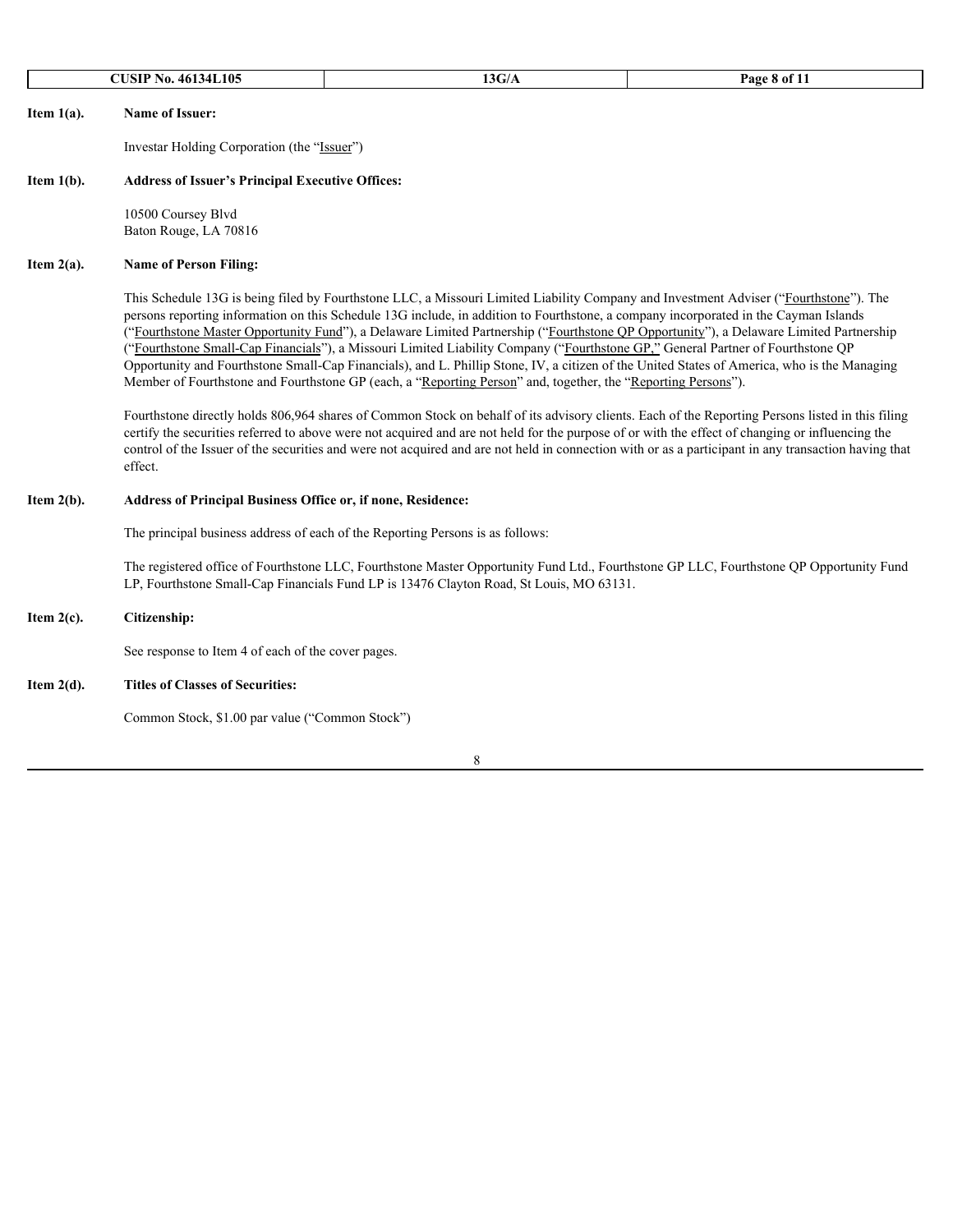|               |     | <b>CUSIP No. 203612106</b>                                       | 13G/A                                                                                                                                      | Page 9 of 11 |
|---------------|-----|------------------------------------------------------------------|--------------------------------------------------------------------------------------------------------------------------------------------|--------------|
| Item $2(e)$ . |     | <b>CUSIP Number:</b>                                             |                                                                                                                                            |              |
|               |     | 46134L105                                                        |                                                                                                                                            |              |
| Item 3.       |     |                                                                  | If This Statement is Filed Pursuant to Rule 13d-1(b), or 13d-2(b) or (c), Check Whether the Person Filing is a(n):                         |              |
|               | (a) |                                                                  | $\Box$ Broker or dealer registered under Section 15 of the Exchange Act (15 U.S.C. 780).                                                   |              |
|               | (b) |                                                                  | $\Box$ Bank as defined in Section 3(a)(6) of the Exchange Act (15 U.S.C. 78c).                                                             |              |
|               | (c) |                                                                  | $\Box$ Insurance company as defined in Section 3(a)(19) of the Exchange Act (15 U.S.C. 78c).                                               |              |
|               | (d) |                                                                  | $\Box$ Investment company registered under Section 8 of the Investment Company Act of 1940 (15 U.S.C 80a-8).                               |              |
|               | (e) |                                                                  | $\boxtimes$ Investment adviser in accordance with §240.13d-1(b)(1)(ii)(E).                                                                 |              |
|               | (f) | $\Box$                                                           | Employee benefit plan or endowment fund in accordance with $\S 240.13d-1(b)(1)(ii)(F)$ .                                                   |              |
|               | (g) |                                                                  | $\boxtimes$ Parent holding company or control person in accordance with §240.13d-1(b)(1)(ii)(G).                                           |              |
|               | (h) |                                                                  | $\Box$ Savings association as defined in Section 3(b) of the Federal Deposit Insurance Act (13 U.S.C. 1813).                               |              |
|               | (i) | U.S.C. 80a-3).                                                   | $\Box$ Church plan that is excluded from the definition of an investment company under Section 3(c)(14) of the Investment Company Act (15) |              |
|               | (i) |                                                                  | $\Box$ Non-U.S. institution in accordance with §240.13d-1(b)(1)(ii)(J).                                                                    |              |
|               | (k) | Group in accordance with $\S 240.13d-1(b)(1)(ii)(K)$ .<br>$\Box$ |                                                                                                                                            |              |
|               |     |                                                                  | If filing as a non-U.S. institution in accordance with $\S240.13d-1(b)(1)(ii)(J)$ , please specify the type of institution:                |              |
| Item 4.       |     | Ownership                                                        |                                                                                                                                            |              |
|               | (a) | <b>Amount Beneficially Owned:</b>                                |                                                                                                                                            |              |
|               |     | See responses to Item 9 on each cover page.                      |                                                                                                                                            |              |
|               | (b) | <b>Percent of Class:</b>                                         |                                                                                                                                            |              |
|               |     | See responses to Item 11 on each cover page.                     |                                                                                                                                            |              |
|               | (c) | Number of shares as to which such person has:                    |                                                                                                                                            |              |
|               |     | Sole power to vote or to direct the vote:<br>(i)                 |                                                                                                                                            |              |
|               |     | See responses to Item 5 on each cover page.                      |                                                                                                                                            |              |
|               |     |                                                                  | 9                                                                                                                                          |              |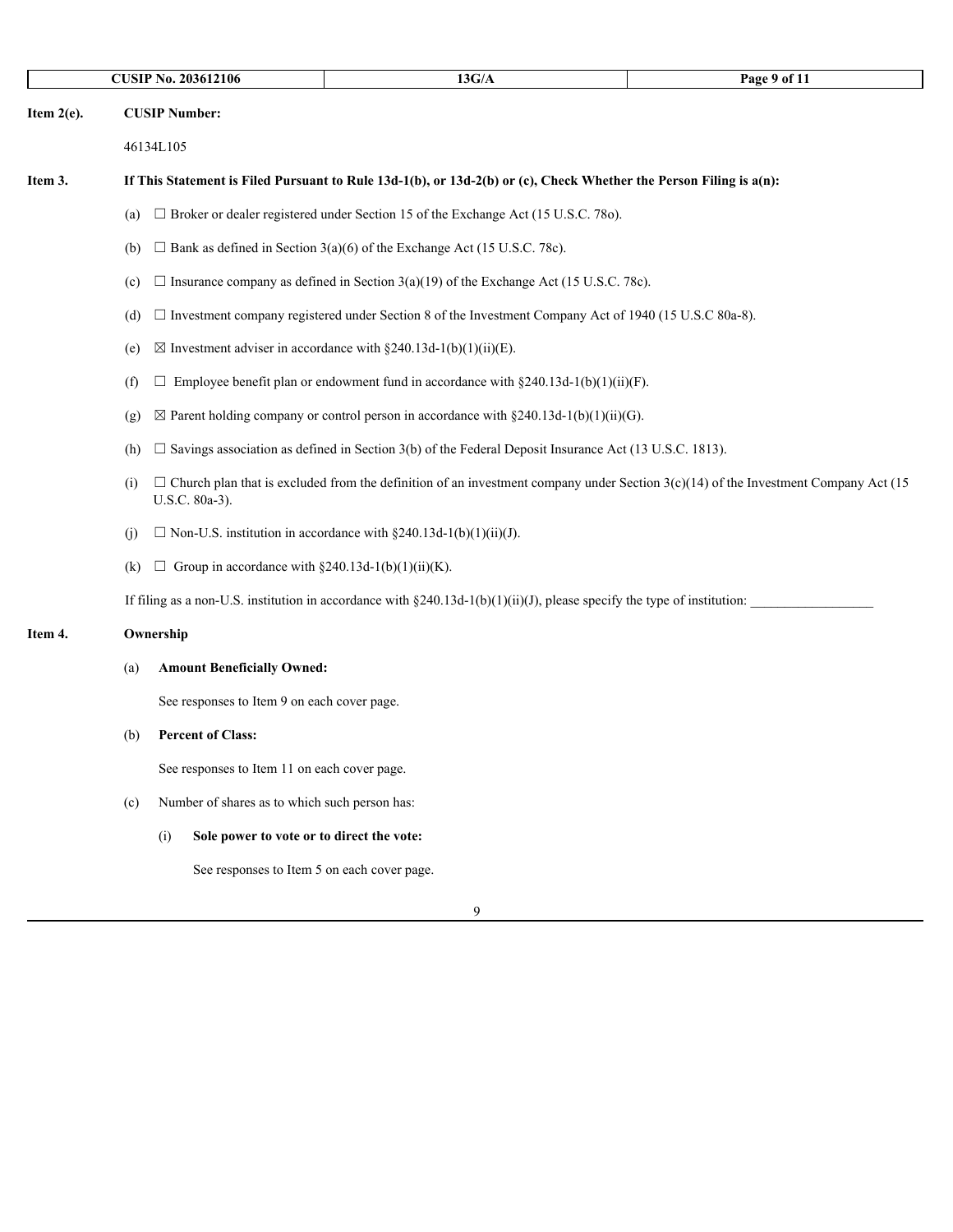|          | <b>CUSIP No. 46134L105</b> |                                                                          | 13G/A                                                                                                                                                  | Page 10 of 11                                                                                                                                                          |
|----------|----------------------------|--------------------------------------------------------------------------|--------------------------------------------------------------------------------------------------------------------------------------------------------|------------------------------------------------------------------------------------------------------------------------------------------------------------------------|
|          | (ii)                       | Shared power to vote or to direct the vote:                              |                                                                                                                                                        |                                                                                                                                                                        |
|          |                            | See responses to Item 6 on each cover page.                              |                                                                                                                                                        |                                                                                                                                                                        |
|          | (iii)                      |                                                                          | Sole power to dispose or to direct the disposition of:                                                                                                 |                                                                                                                                                                        |
|          |                            | See responses to Item 7 on each cover page.                              |                                                                                                                                                        |                                                                                                                                                                        |
|          | (iv)                       |                                                                          | Shared power to dispose or to direct the disposition of:                                                                                               |                                                                                                                                                                        |
|          |                            | See responses to Item 8 on each cover page.                              |                                                                                                                                                        |                                                                                                                                                                        |
| Item 5.  |                            | Ownership of Five Percent or Less of a Class.                            |                                                                                                                                                        |                                                                                                                                                                        |
|          |                            | five percent of the class of securities, check the following $\square$ . | If this statement is being filed to report the fact that as of the date hereof the reporting person has ceased to be the beneficial owner of more than |                                                                                                                                                                        |
| Item 6.  |                            |                                                                          | Ownership of More than Five Percent on Behalf of Another Person.                                                                                       |                                                                                                                                                                        |
|          | Not Applicable.            |                                                                          |                                                                                                                                                        |                                                                                                                                                                        |
| Item 7.  |                            |                                                                          | Identification and Classification of the Subsidiary Which Acquired the Security Being Reported on By the Parent Holding Company.                       |                                                                                                                                                                        |
|          | Not applicable.            |                                                                          |                                                                                                                                                        |                                                                                                                                                                        |
| Item 8.  |                            | Identification and Classification of Members of the Group.               |                                                                                                                                                        |                                                                                                                                                                        |
|          | Not applicable.            |                                                                          |                                                                                                                                                        |                                                                                                                                                                        |
| Item 9.  |                            | Notice of Dissolution of Group.                                          |                                                                                                                                                        |                                                                                                                                                                        |
|          | Not Applicable.            |                                                                          |                                                                                                                                                        |                                                                                                                                                                        |
| Item 10. | Certification.             |                                                                          |                                                                                                                                                        |                                                                                                                                                                        |
|          |                            |                                                                          |                                                                                                                                                        | By signing the below I certify that, to the best of my knowledge and belief, the securities referred to above were not acquired and are not held for the purpose of or |

10

transaction having the purpose or effect, other than activities solely in connection with a nomination under §240.14a-11.

with the effect of changing or influencing the control of the issuer of securities and were not acquired and are not held in connection with or as a participant in any